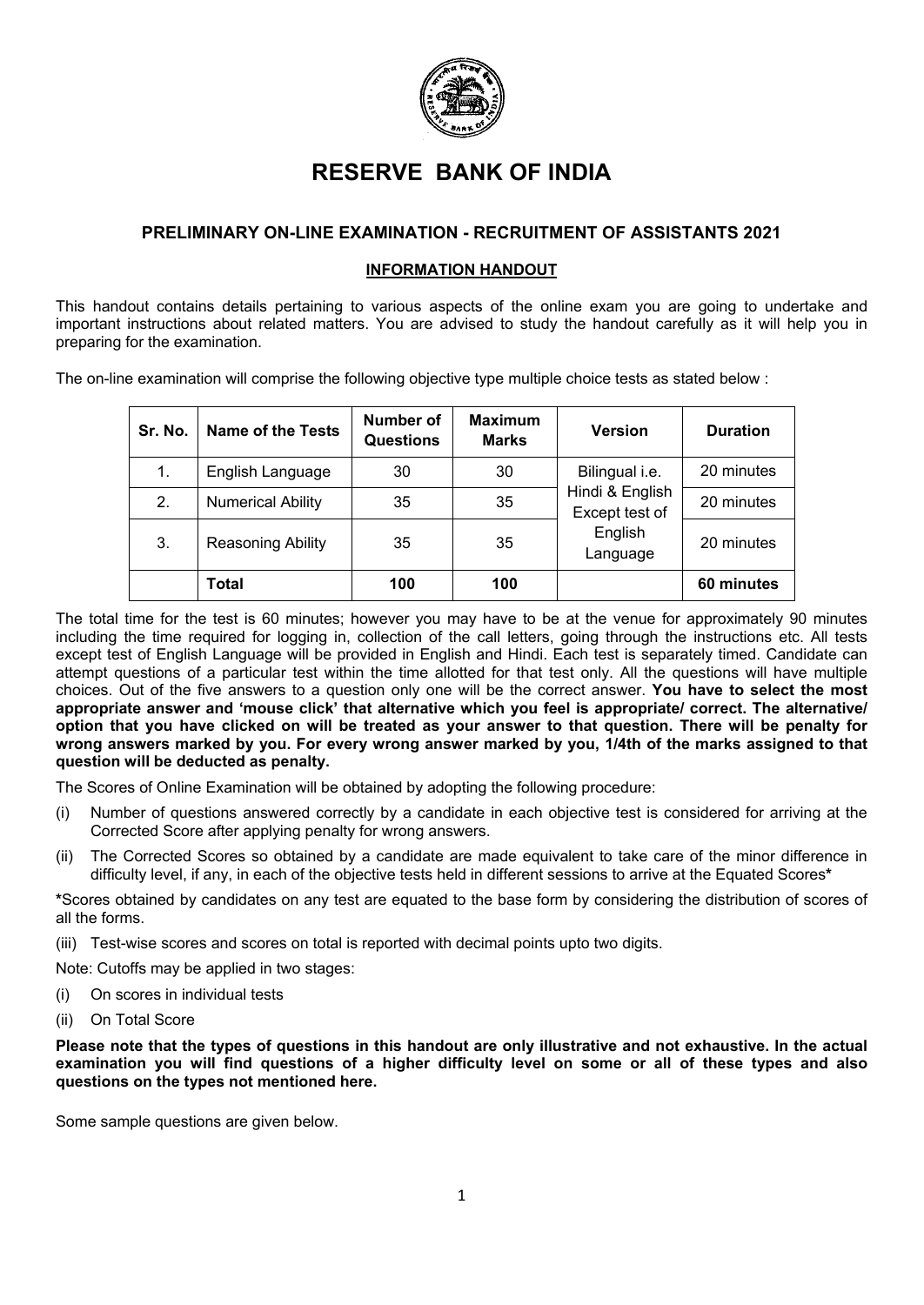# **ENGLISH LANGUAGE**

This is a test to see how well you know English. Your English language ability would be tested through questions on grammar, vocabulary, sentence completion, synonyms, antonyms, comprehension of a passage, etc. Study and answer the sample questions given below :

- **Q.1-2. Directions :** Pick out the most appropriate word from amongst the words given below each sentence to complete it meaningfully.
- **Q.1.** He quickly glanced .............................. the book to find what it said about the Indian economy.
- (1) at (2) through (3) in (4) to (5) over
- **Q.2.** The counsel urged the court to ........................... down the obnoxious law.  $(2)$  enforce
- **Q.3-4. Directions :** Read each sentence to find out whether there is any grammatical error in it. The error, if any, will be in one part of the sentence. The number of that part of the sentence is your answer. If there is no error, the answer is (5).

| Q.3. | I am twenty / two years old / when I first / joined the bank. |     |     |                                                               | No error |
|------|---------------------------------------------------------------|-----|-----|---------------------------------------------------------------|----------|
|      |                                                               | (2) | (3) |                                                               | (5)      |
| Q.4. |                                                               |     |     | To the Hindus / the Ganga is / holier than / any other river. | No error |
|      |                                                               | (2) | (3) | (4)                                                           | (5)      |

# **NUMERICAL ABILITY**

This test is designed to measure how fast and accurate you are in dealing with numbers, viz. computation, quantitative reasoning, interpretation of tables and graphs etc.

**Q.1-2. Directions :** In each of the following questions, you have to find out what will come in place of the question mark (?).

- **Q.1.**  $42 + 73 + 137 = ?$ <br>(1) 352 (2) 252  $(3)$  242  $(4)$  142  $(5)$  Other than those given as options **Q.2.**  $0.7 \times 0.5 = ?$ (1) 35 (2) 0.35 (3) 0.0035 (4) 0.035 (5) Other than those given as options
- **Q.3.** At 10 paise each, how many paise will 6 lemons cost ?<br>(1) 6 (2) 10 (3) 60 (4) 610 (5) O (1) 6 (2) 10 (3) 60 (4) 610 (5) Other than those given as options
- **Q.4.** Which of the following can be exact multiple of 4 ? (1) 27114 (2) 58204 (3) 48402 (4) 32286 (5) Other than those given as options
- **Q.5.** If the profit made by selling a pen for Rs.10 is as much as its cost, what is the cost price of the pen ? (1) Rs.3/- (2) Rs.5/- (3) Rs.10/- (4) Rs.20/- (5) Other than those given as options

# **REASONING ABILITY**

This is a test to see how well you can think and also to judge your aptitude/ knowledge of working on computer. It contains questions of various kinds. Here are some sample questions.

- **Q.1. Directions** : In each of the following questions, there are five letter groups or words in each question. Four of these letter groups or words are alike in some way, while one is different. Find the one which is different.<br>(1) black (2) red (3) green (4) paint (5) yellow (1) black  $(2)$  red  $(3)$  green  $(4)$  paint  $(5)$  yellow
- **Q.2.** The town of Paranda is located on Green lake. The town of Akram is West of Paranda. Tokhada is East of Akram but West of Paranda. Kakran is East of Bopri but West of Tokhada and Akram. If they are all in the same district, which town is the farthest West?<br>(1) Paranda (2) Kakran (3) Akram (1) Paranda (2) Kakran (3) Akram (4) Tokhada (5) Bopri
- **Q.3. Directions :** In each of the following questions, there is a question mark in which only one of the five alternatives given under the question satisfies the same relationship as is found between the two terms to the left of the sign :: given in the question. Find the correct answer. Foot : man : : hoof : ?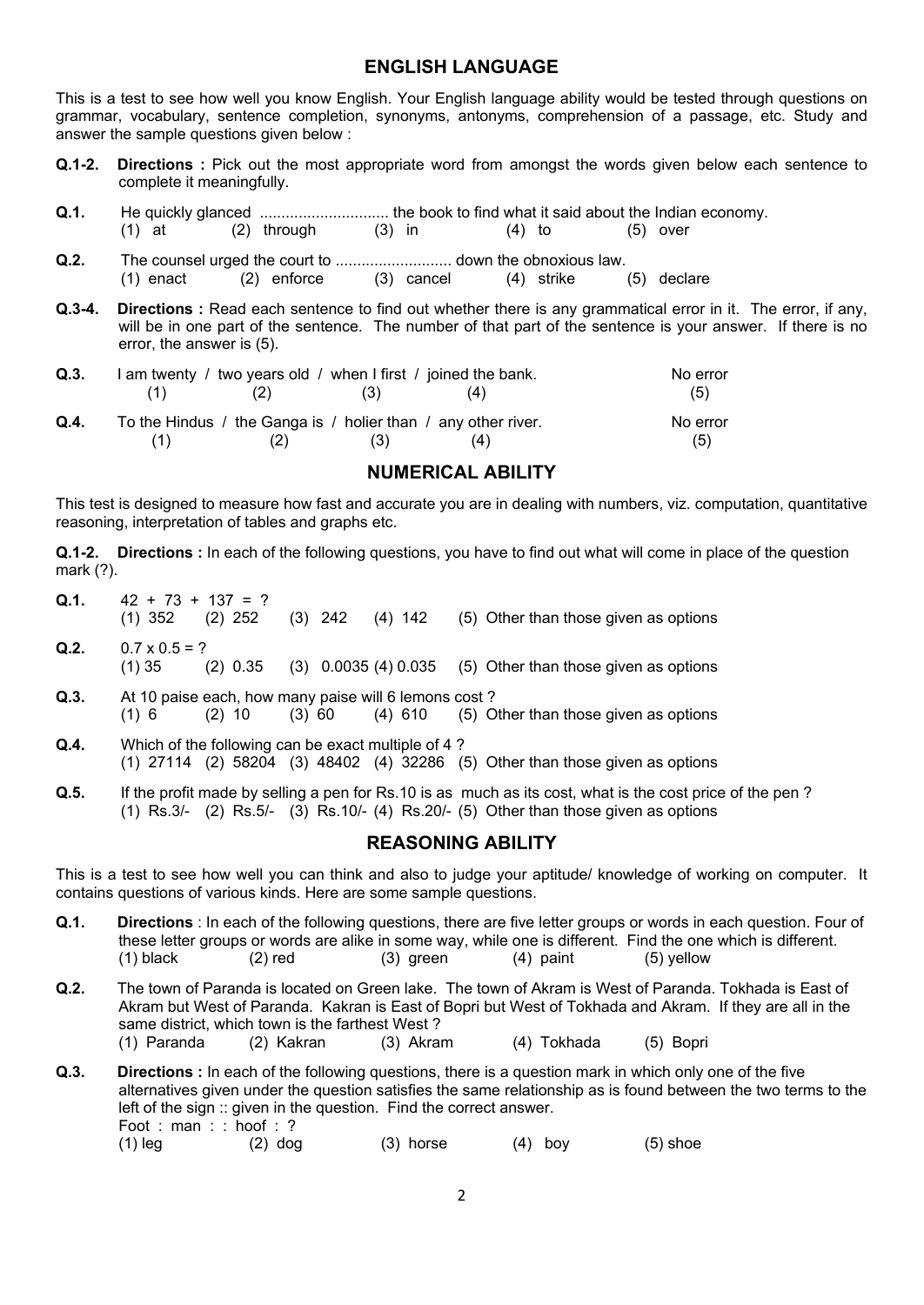- **Q.4.** If the letters in the word TOPS can be rearranged to form a meaningful word beginning with O, the last letter of that word is your answer. If more than one such word can be formed, M is the answer and if no such word can be formed, X is the answer. (1) T (2) P (3) M (4) S (5) X
- **Q.5.** If the first and the second letters in the word 'DEPRESSION' were interchanged, also the third and the fourth letters, the fifth and sixth letters and so on, which of the following would be the seventh letter from the right ?<br>(1) R (2) O (3) S (4) I (5) Other than those given as options  $(5)$  Other than those given as options

## **(A) Details of the On-line Examination Pattern**

- (1) The examination would be conducted on-line i.e. on a computer.
- (2) The tests except test of English Language will be provided in English and Hindi.
- (3) All the questions will have multiple choices. Out of the five answers to a question only one will be the correct answer. **The candidate has to select the most appropriate answer and 'mouse click' that alternative which he/ she feels is appropriate/ correct. The alternative/ option that is clicked on will be treated as the answer to that question. Answer to any question will be considered for final evaluation, only when candidates have submitted the answers by clicking on "Save & Next" or "Mark for Review & Next".**
- (4) The clock has been set at the server and the countdown timer at the top right corner of your screen will display the time remaining for you to complete the test(s). When the clock runs out the exam ends by default - you are not required to end or submit your exam.
- (5) The question palette at the right of screen shows one of the following statuses of each of the questions numbered:

You have not visited the question vet.  $\overline{1}$ 

You have not answered the question.

You have answered the question.

You have NOT answered the question, but have marked the question for review.

The question(s) "Answered and Marked for Review" will be considered for evaluation.

The Marked for Review status simply acts as a reminder that you have set to look at the question again. *If an answer is selected for a question that is Marked for Review, the answer will be considered in the final evaluation.*

- (6) To select a question to answer, you can do one of the following :
	- (a) Click on the question number on the question palette at the right of your screen to go to that numbered question directly. Note that using this option **does NOT save your answer** to the current question.
	- (b) Click on **'Save & Next'** to save answer to current question and to go to the next question in sequence.
	- (c) Click on **'Mark for Review and Next'** to save answer to current question, mark it for review, and to go to the next question in sequence.
- (7) To select your answer, click on one of the option buttons.
- (8) To change your answer, click another desired option button.
- (9) To save your answer, you MUST click on **Save & Next**.
- (10) To deselect a chosen answer, click on the chosen option again or click on the **Clear Response** button.
- (11) To mark a question for review click on **Mark for Review & Next**. *If an answer is selected for a question that is Marked for Review, the answer will be considered in the final evaluation.*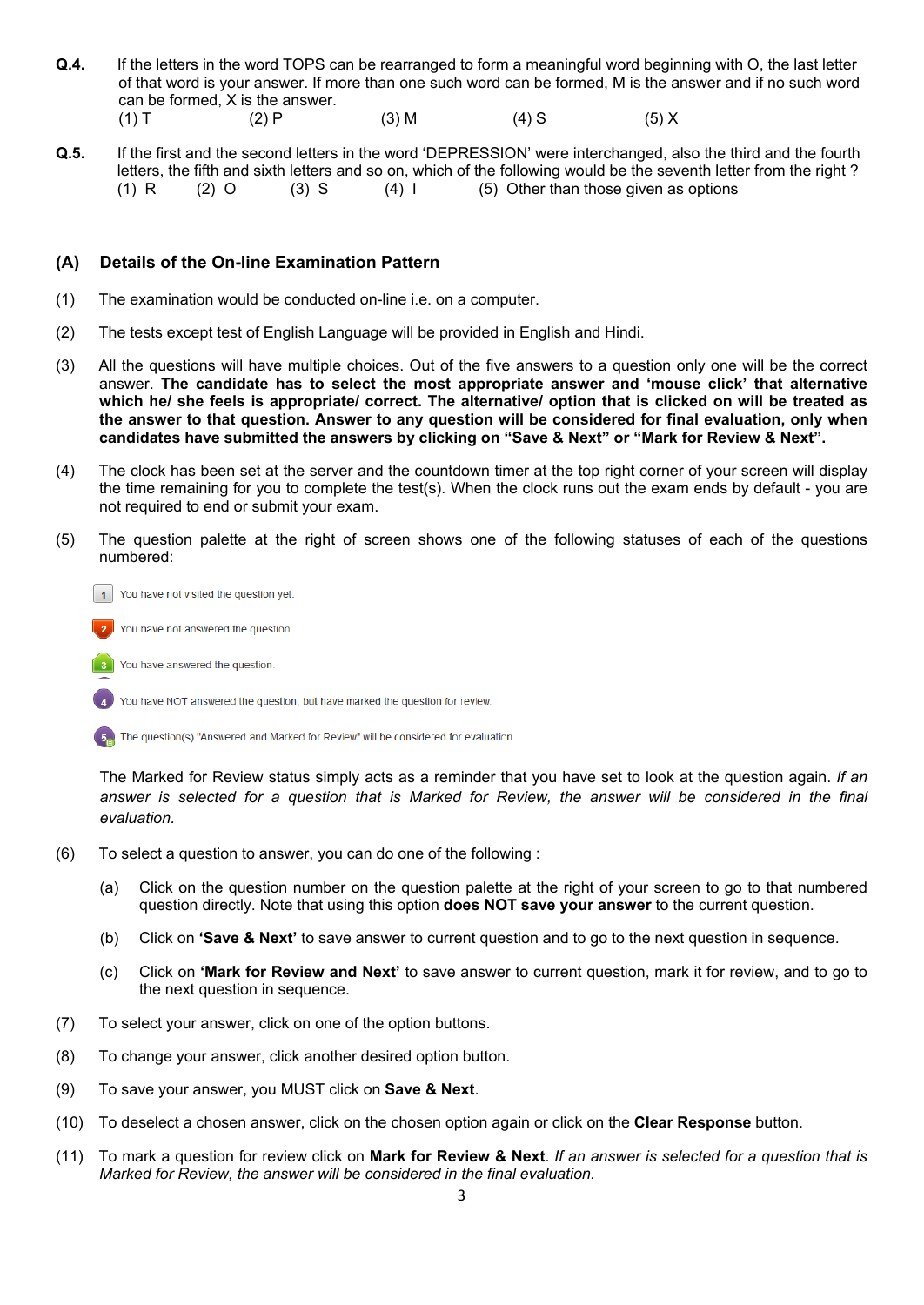(12) To change an answer to a question, first select the question and then click on the new answer option followed by a click on the **Save & Next** button.

#### **(13) Questions that are saved or marked for review after answering will ONLY be considered for evaluation.**

- (14) Test name(s) will be displayed on the top bar of the screen. The test you will view will be highlighted.
- (15) After clicking the **Save & Next** button on the last question for a test, you will be taken to the first question of the (next) test only after the time allotted to that test elapses.
- (16) You cannot shuffle between tests during the examination as all tests are separately timed.
- (17) The candidates are requested to follow the instructions of the "Test Administrator" carefully. If any candidate does not follow the instructions / rules, it would be treated as a case of misconduct/ adoption of unfair means and such a candidate would be liable for debarment from appearing for examinations for a period as decided by RBI.
- (18) The candidates may ask the Test Administrator about their doubts or questions only before the commencement of the test. No query shall be entertained after the commencement of the examination.
- (19) After the expiry of time allotted to a particular test, the candidates will not be able to attempt any question or check their answers. The answers of the candidate would be saved automatically by the computer system even if he/ she has not clicked the "Submit" button.

#### **(20) Please note :**

- **(a) Candidates will not be allowed to "finally submit" unless they have exhausted the actual test time.**
- **(b) Under no circumstances should a candidate click on any of the 'keyboard keys' once the exam starts as this will lock the exam.**

#### **B] General Instructions:**

- (1) Please note date, time and venue address of the examination given in the call letter.
- (2) You may visit the venue one day before the Online Examination to confirm the location so that you are able to report **on time** (as printed on the call letter) on the day of the examination. Late comers will not be allowed.
- (3) The call letter should be brought with you to the examination venue along with your recent passport size photograph duly pasted on it. (Preferably the same photograph as was as uploaded).
- (4) You must scrupulously follow the instructions of the Test Administrator and RBI Representative at the examination venue. If you violate the instructions you will be disqualified and will be asked to leave the examination venue.
- (5) No use of calculators (separate or with watch), books, note books or written notes, cell phones (with or without camera facility), or any other electronic device will be allowed during the examination.
- (6) After AarogyaSetu status display at the entry gate, candidates will be required to switch off their mobile phones, and deposit it at the designated location, to be collected while exiting.
- (7) Please bring this call letter with your photograph affixed thereon, currently valid Photo identity proof in original and a photocopy of the same ID proof which you bring in original - THIS IS ESSENTIAL. The call-letter along with photocopy of photo identity proof duly stapled together are to be submitted at the end of exam by putting it in the designated drop-box. Currently valid photo identity proof may be PAN Card/Passport/Permanent Driving License/Voter's Card with photograph/Bank Passbook with photograph/Photo Identity proof issued by a Gazetted Officer on official letterhead /Photo Identity proof issued by a People's Representative on official letterhead/Valid recent Identity Card issued by a recognised College/University/Aadhar Card/E-Aadhar Card with a photograph/ Employee ID/Bar Council Identity card with photograph. **Please Note - Ration Card and Learner's Driving License will NOT be accepted as valid ID proof.** Please note that your name as appearing on the call letter (provided by you during the process of registration) should exactly match the name as appearing on the photo identity proof. Female candidates who have changed first/last/middle name post marriage must take special note of this. If there is any mismatch between the name indicated in the Call Letter and Photo Identity Proof you will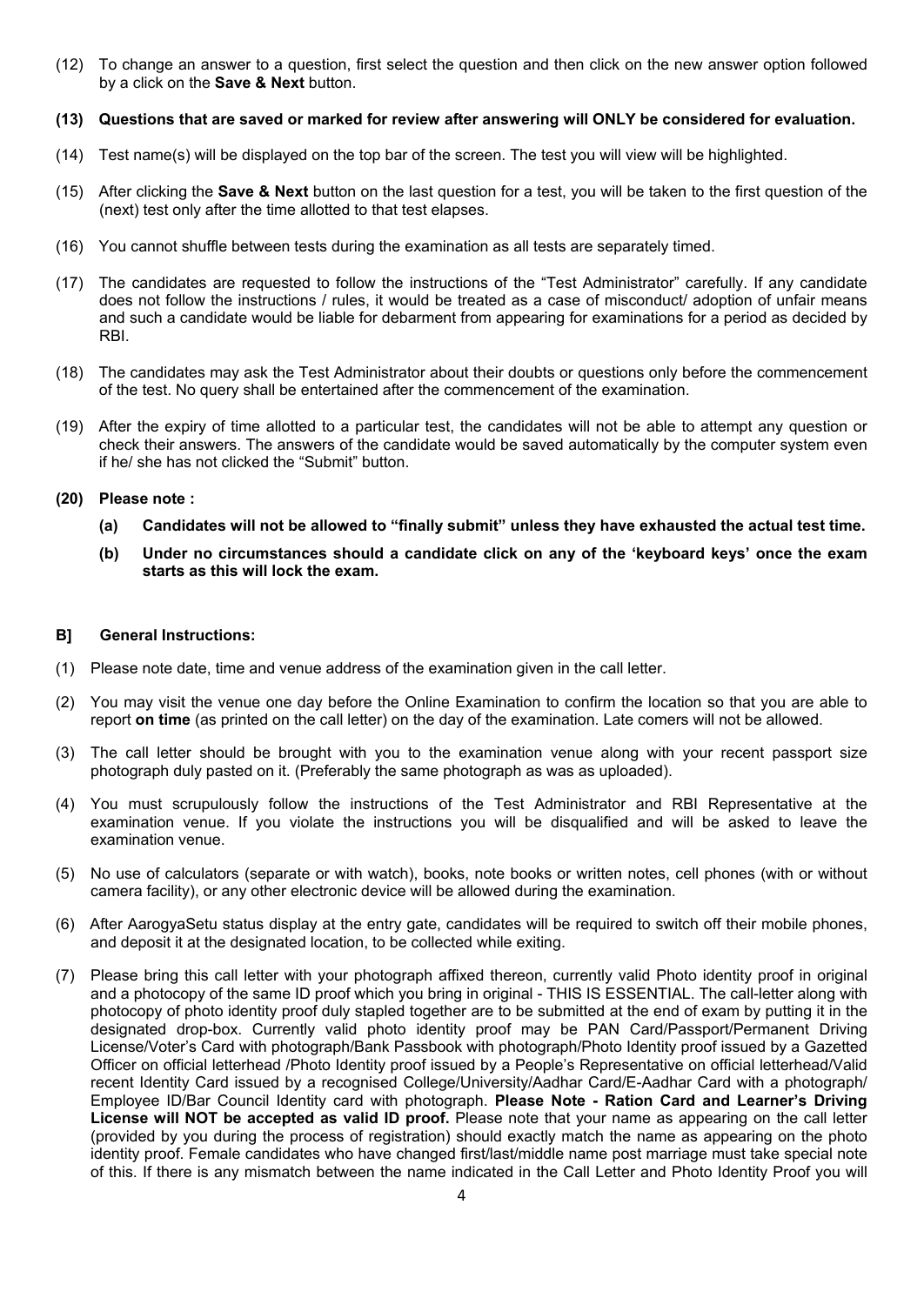not be allowed to appear for the exam. In case of candidates who have changed their name will be allowed only if they produce Gazette notification/their marriage certificate/affidavit.

- (8) Your responses (answers) will be analysed with other candidates to detect patterns of similarity of right and wrong answers. If in the analytical procedure adopted in this regard, it is inferred/concluded that the responses have been shared and scores obtained are not genuine/valid, your candidature may be cancelled. Any candidate who is found copying or receiving or giving assistance or engaging in any behaviour unbecoming of a candidate will not be considered for assessment. The RBI may take further action against such candidates as deemed fit by it.
- (9) You should bring with you a ball-point pen. A sheet of paper will be provided which can be used for rough work or taking down the question number you would like to review at the end of the test before submitting your answers. After the test is over you MUST drop this sheet of paper along with the Call Letter in the designated drop-box.
- (10) The possibility of occurrence of some problem in the administration of the examination cannot be ruled out completely which may impact test delivery and/or result from being generated. In that event, every effort will be made to rectify such problem, which may include movement of candidates, delay in test. Conduct of a re-exam is at the absolute discretion of test conducting body. Candidates will not have any claim for a re-test. Candidates not willing to move or not willing to participate in the delayed process of test delivery shall be summarily rejected from the process.
- (11) The scores across various sessions will be equated to adjust for slight differences in difficulty level of different test batteries used across sessions. More than one session are required if the nodes capacity is less or some technical disruption takes place at any centre or for any candidate.
- (12) Please note that a candidate is allowed to appear only once in the online examination. Multiple appearance in online examination will result in cancellation of candidature. In case more than one call letter has been generated, candidates are advised to appear only once on the date and at the time mentioned on the respective call letter. All other call letters are to be surrendered.
- (13) Anyone found to be disclosing, publishing, reproducing, transmitting, storing or facilitating transmission and storage of test contents in any form or any information therein in whole or part thereof or by any means verbal or written, electronic or mechanical or taking away the papers supplied in the examination hall or found to be in unauthorised possession of test content is likely to be prosecuted.
- (14) Instances for providing incorrect information and/or process violation by a candidate detected at any stage of the selection, process will lead to disqualification of the candidate from the selection process and he/she will not be allowed to appear in any RBI recruitment process in the future. If such instances go undetected during the current selection process but are detected subsequently, such disqualification will take place with retrospective affect.
- (15) You will have to affix your signature and left thumb impression, in the space provided in the call letter, in the presence of the Invigilator. Candidates must bring their own blue/black stamp pad for affixing thumb impression.

## **SOCIAL DISTANCING MODE CONDUCT OF EXAM RELATED INSTRUCTIONS**

- 1 **Candidate is required to report at the exam venue strictly as per the time slot mentioned in the Call Letter AND/OR informed via SMS/Mail on their registered mobile number/mail prior to exam date. It is expected that candidate strictly adhere to this time slot – as entry into the exam venue will be provided based upon the individual's time slot ONLY. Candidates should report at least 15 minutes before the Reporting time indicated on the call Letter.**
- 2 **Mapping of 'Candidate Roll Number and the Lab Number' will NOT be displayed outside the exam venue, but the same will be intimated to the candidates individually at the time of entry of the candidate to the exam venue.**
- 3 **Items permitted into the venue for Candidates** Candidates will be permitted to carry only certain items with them into the venue.
	- a. Mask (WEARING A MASK is COMPULSORY)
	- b. Gloves
	- c. Personal transparent water bottle (Candidate should bring his / her own water bottle)
	- d. Personal hand sanitizer (50 ml)
	- e. A Ball point pen and a stamp pad.
	- f. Exam related documents (Call Letter and Photocopy of the ID card stapled with it, ID Card in Original.)